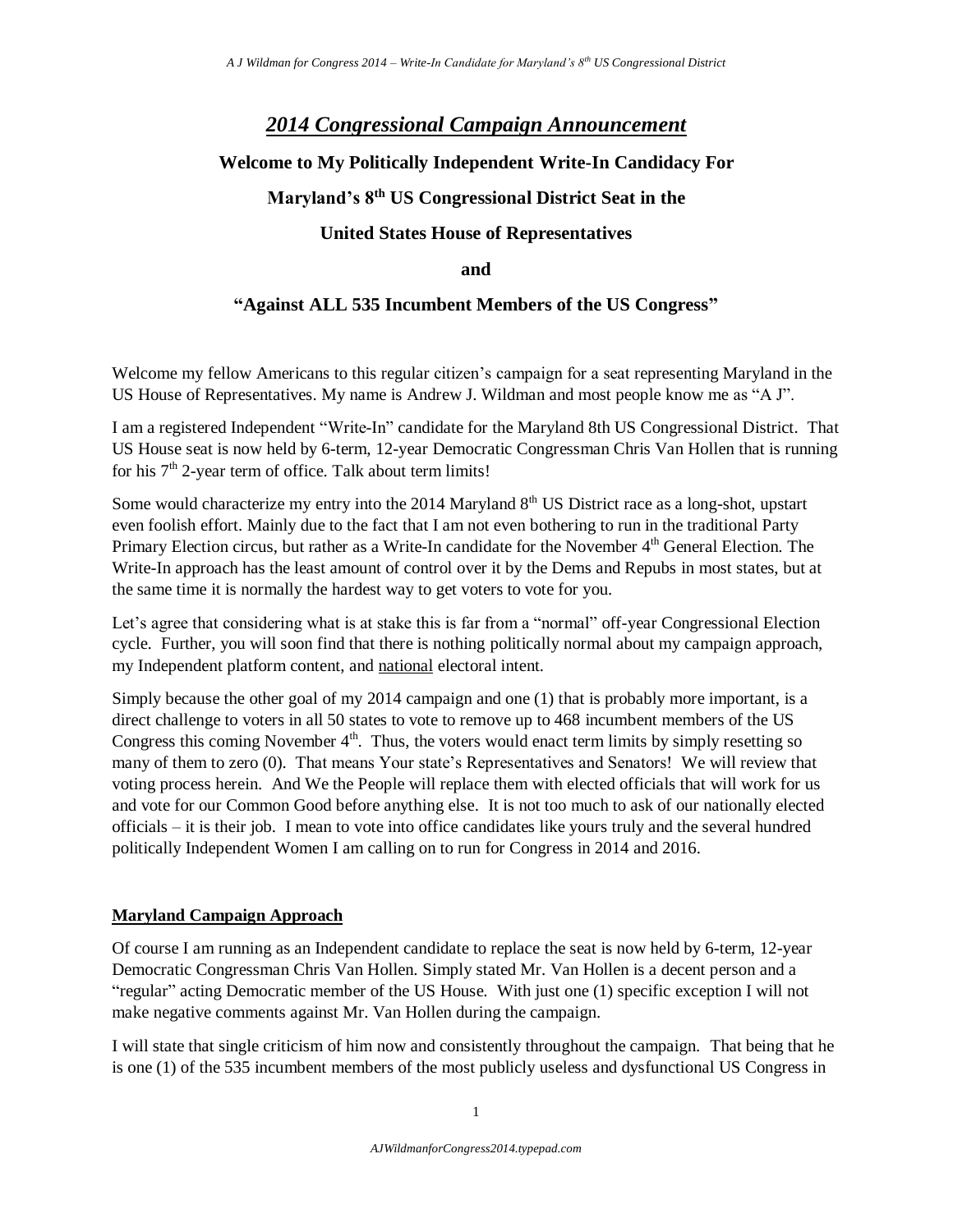any of our lifetimes. The same 535 members of the US Congress that We voted into national office to legislate "whatever it takes" to Preserve, Protect, and Defend – your and my – "certain unalienable Rights, that among these are Life, Liberty, and the pursuit of Happiness".

When and if you get the opportunity to ask Mr. Van Hollen, or any of the other seven (7) Maryland members of the US House up for Re-election this year, ask them what they have actually *accomplished* in their current term to that end – for you and yours! Not what they have tried to do or what legislation they have proposed and/or co-sponsored. What they got done! And just watch them begin to dance... Then plan to vote them out-of-office!

Just what has he done to make the day-to-day life of you and those you care about better? Or better for the other 310 million of our fellow Americans that he as a national officeholder should be concerned about?

Again, not what legislation he or others have proposed and/or sponsored – but what actually got passed, signed by the President, implemented, and is now being enforced?

You know something helpful like capping and reducing the cost of groceries and gasoline! That is where the current members of Congress – of both Parties fail the Common Good. And the White House, too!

Enough said on that.

## A Better Press

A suggestion that from here on, the Press could stop stating that US Congress has an public Approval Rating of **10%** and begin stating that they have a **90% Disapproval** Rating among the public. That means 9 out of 10 people you see *every day* believes Mr.Van Hollen and the other 534 members of Congress are collectively doing a bad job for the public *every day*! While making \$174,000 per year, and some great benefits, too.

## **Independent Platform Content**

My Write-In candidacy for the US House will bring to the 2014 national political campaign cycle a comprehensive, politically Independent, social and economic Reform platform unmatched by any campaign for the House or Senate across the nation. Period!

The base of the platform was originally defined in my February 2008 self-published, 718-page book, *The Second Coming of Common Sense* (CS2). The entire book is a free PDF download from my campaign website, AJWildmanforCongress2014.typepad.com. CS2 is my professional analysis on what was then wrong with America in several key areas and how We the People could actually agree to fix them! What a concept! The centerpiece of CS2 is *An American Agenda* – 27 public problem-solving proposals that aggressively confront some long-standing public problems. Again, it was published before the financial crash of 2008/2009 and it solutions are even more valid and necessary in 2014 than six (6) years ago.

Since then several more somewhat radical, yet practical proposals have been added to address the ridiculous rise in grocery and gasoline prices over the last four (4) years – and the cost of living in general. My writing is based on 34 years of business problem-solving in the Information Technology Industry in Washington, DC and a life-long interest in domestic and foreign policy and legislation. That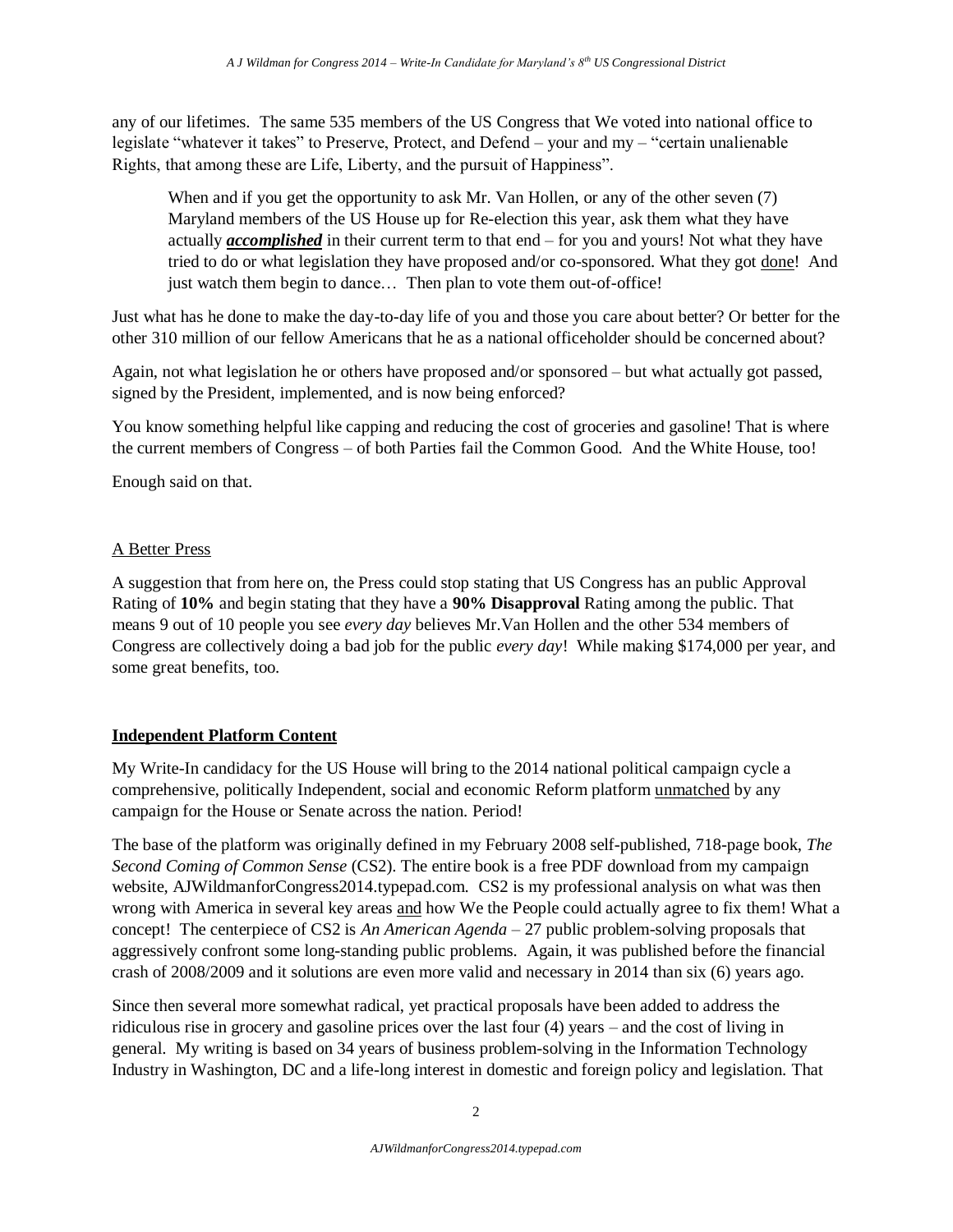political background combined with literally several thousand one-on-one discussions with people of all types and political opinions over the last several decades. You know, talking about solving our problems with We the People! Again, what a concept! And people did want to talk...

### **Nationwide Electoral Intent – Removing Our Oppressors**

Now for the Big Picture. My 2014 electoral intent is to have an impact on every one of the 468 races to be decided by the American Electorate this coming November 4<sup>th</sup>. Long story *somewhat* short! In the book CS2, besides addressing some of our Common Problems, I bluntly attacked the real bottleneck/roadblock that increasingly prevents anything from ever getting fixed legislatively in the US Congress. That being the 535 members of the Congress and the lobbyist money from the Wealthy and certain Big Industries that now blatantly controls their votes and even write their legislation (including the Insurance Industry writing "ObamaCare" to suit their corporate profits).

In reality, the 535 will never stop their growing oppression of our lives. And, of course they will never pass term-limits legislation against continuation of their own jobs. Therefore, We the People must FINALLY take deliberate, aggressive, and downright historic electoral action to remove our domestic oppressors.

In 1776 our national ancestors began their physical Revolutionary War to rid themselves of their dysfunctional national leadership, i.e., King George III and his monarchy. As a result Democracy in government was born. Our US Constitution was created by the Founders to protect the *Masses of us* from the greed of the *Few of us* – for all time. Bluntly, now is one of those times my fellow citizens. The short-lived Occupy Wall Street (OWS) movement was absolutely right about the 99% being oppressed by the 1%.

Therefore, in 2014 just like every two (2) years the American Electorate, representing the Common Good of all citizens, has the Right and Authority to vote up to 86% of the entire US Congress out-of-office! For the sake of everything, because "everything" is certainly on the line this year We must collectively attend to our nation's business. Thus, in 2014 We are declaring and conducting an Electoral War against the US Congress and those that now control the Legislative Branch of our government.

To that end, I have written extensively over the last couple years about the politically Independent Women of America stepping forward to run against all 435 members of the US House and 33 US Senators in the 2014 Congressional Election. I challenge as many as 468 of them in 2014 to come forward, to commonly support my written Independent platform, and to stand for national election as Write-In candidates this November  $4<sup>th</sup>$ . And I am informing them and all of the congressionally disgusted Women of America that *only* some 45 million women voters need to show up at the polls this November 4<sup>th</sup> to make this Congressional victory a certainty.

My recent decision to run as a Write-In candidate for Maryland's  $8<sup>th</sup>$  US District is to set a real example for them and to lead by personal example. Not asking others to do something that I was not willing to do myself. I am a man with the plan and the Independent political platform designed to serve the Common Good of our citizens before all others.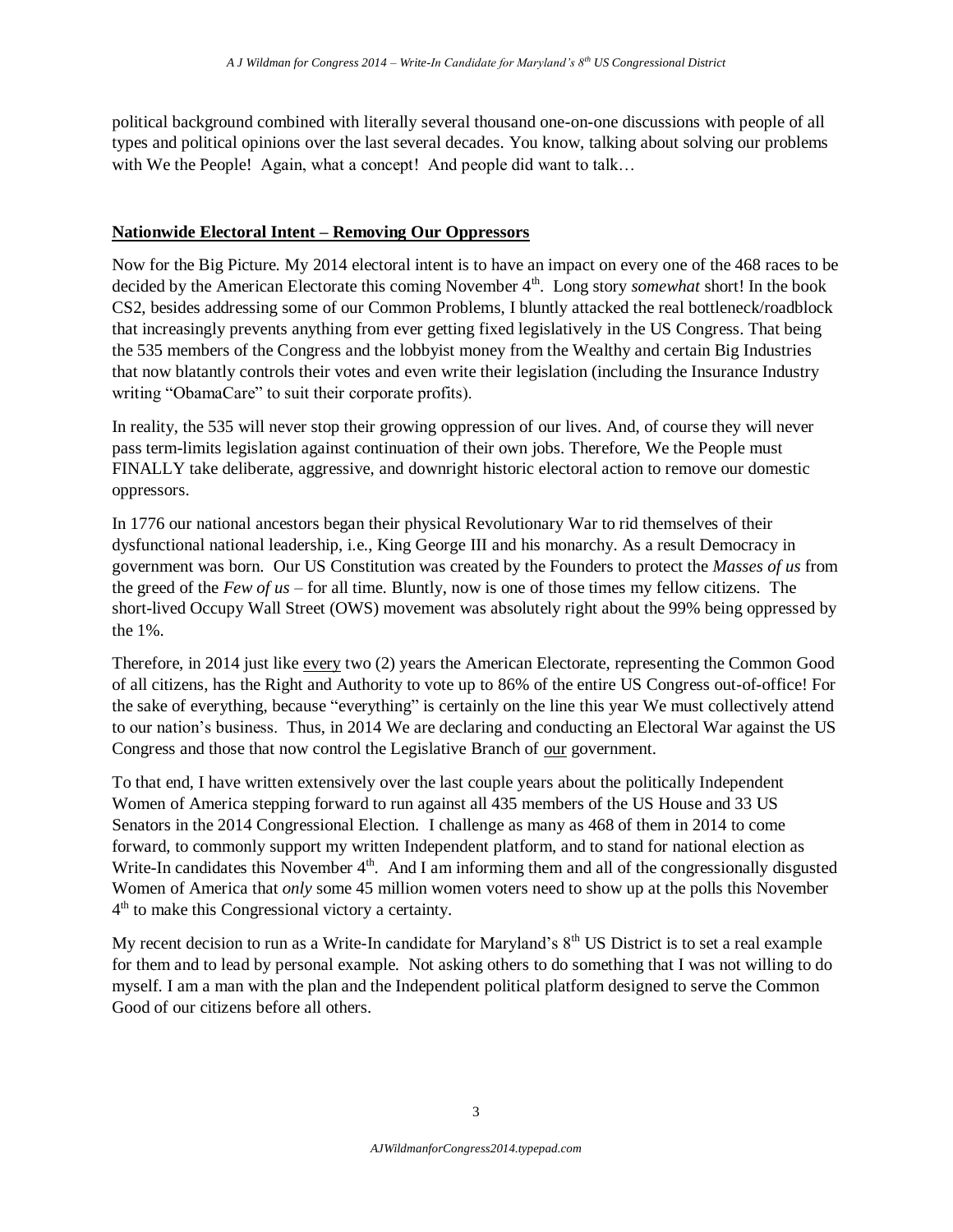### **Our Common Sense Voting Priorities and Objectives**

November 4, 2014 without political apology is the date for the Republican Party's *day of reckoning*. And only to a slightly lesser extent for the Democratic Party, as well. For perspective only, leading up to the November 4<sup>th</sup> Congressional Election my campaign will provide voters with recommendations on all 468 US House and Senate races. Further, it is important for voters to realize that they can actually begin voting some incumbents out-of-office in their state's Primary Election(s) over the next several months. Just deliberate action by voters will send shock waves thru the Congress and both major Parties. To be perfectly clear, here are my thoughts on overall anti-incumbent voting objectives for voters to consider this November:

 Vote out any and all incumbent Republicans in the House and Senate. They have always been the party of the Have's, but over the last dozen years or so they have completely sold out to the serve the Wealthy and certain Big Industries (e.g., Oil, Medical, Finance, Pharmaceutical, etc.).

This action will also remove Tea Party Republicans that represent the ultra-conservative (right) wing of the Party and are the most anti-women, anti-family, anti-worker, and anti-environment. No great loss.

The only Republican candidate exception might be one or two term House members that may not yet be totally indoctrinated by the senior members. But, again no Tea Party please!

 Vote out at least all Senior Democratic Party members (i.e., Nancy Pelosi, etc.) and those that have been in the Congress for "decades".

Here too, the primary voting exception could be one or two term House members that may not yet be totally indoctrinated by the senior members.

• It is yet to be determined in how many of the 468 races that Independent Women supporting this Electoral movement will be registered as Write-In candidates. Should we get the word spread quickly enough to politically Independent Women it is still quite possible to see well-over 200 of them in place for the voters to choose from this November!

Something to think about and talk about.

o o o o

#### **My Political Perspective on the 2014 and 2016 Elections**

#### **The Press**

A personal goal for the national 2014 Congressional campaign with my comprehensive Independent platform and promoting the possibility of hundreds of women being elected to Congress is to give the Press something interesting if not exciting to report on. For them to actually talk to potential candidates about real issues, to challenge them to talk about real solutions to real problems, and about the absolute dysfunction of the current Congressional System. It would be fun, informative, and make the Repubs and the Dems absolutely crazy! And then just wait for 2016…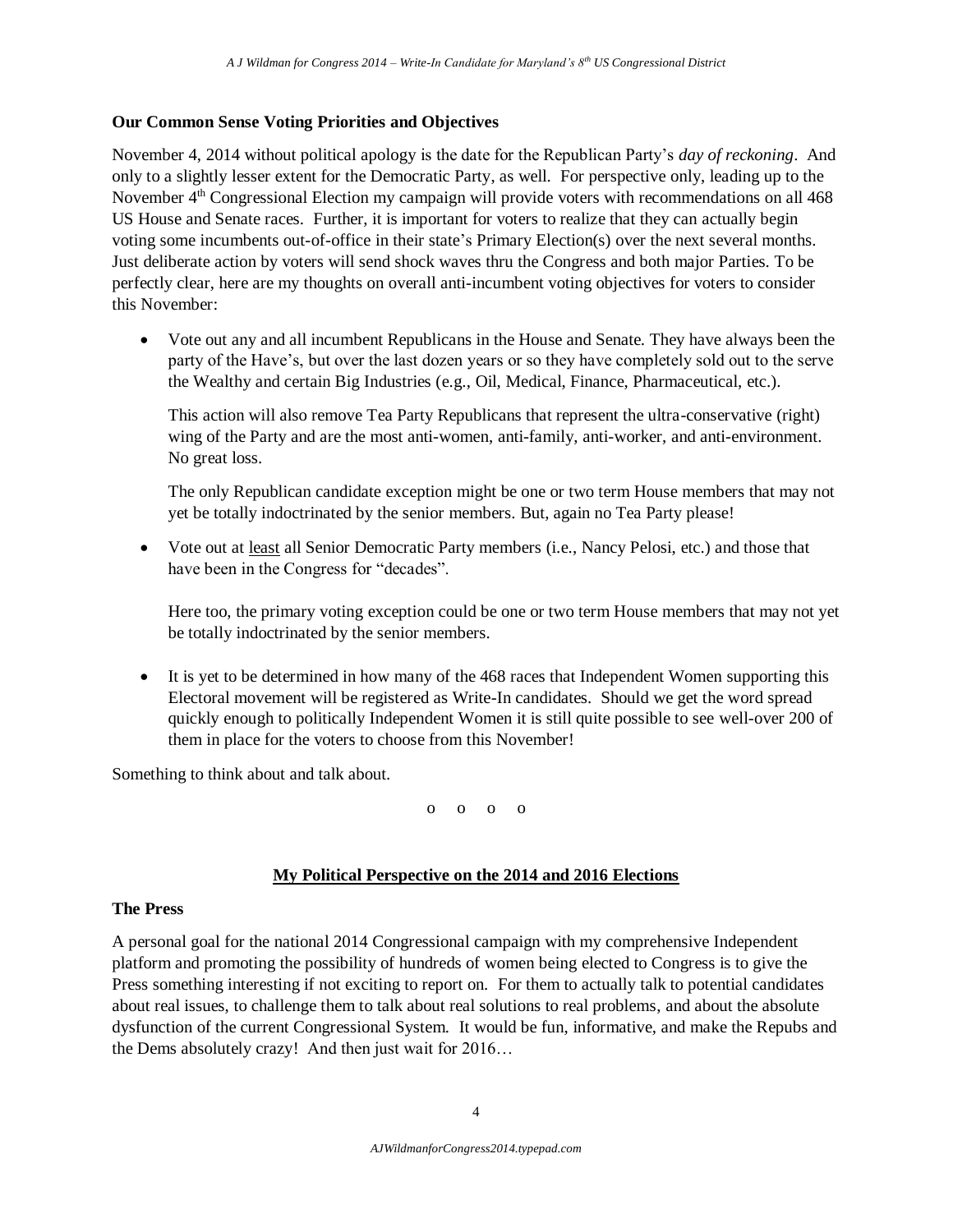### **The Republican Party – Their Growing Public Abuse is Near an End**

Two (2) reality checks for the Republicans. First, between the 2014 and 2016 National Elections the Republican Party should be all but eliminated from political existence! Meaning they should suffer varying losses in 2014 at all levels of government. Then, 2016 could really serve as their last stand as a major political party. In order for us to prudently address the major economic and social restructuring that is now required, the self-serving roadblock that the Republican Party so proudly represents can no longer be tolerated. Their time has passed. They no longer serve the Common Good. Thus, the Party needs to fade into history. The Electorate's political will be done.

Secondly, the Republican Party leadership *already* know that they have slim to no chance of winning the 2016 Presidential Election. Whether, the Democrats do run Hillary Clinton or Joe Biden as a viable backup they will win the presidency. Period! This is similar to the political reality the day after the 2004 re-election of George Bush. The Republican Party hierarchy knew that November 2004 day that they were going to lose the 2008 Presidential Election. Why you ask? Because they knew how much they had allowed Big Business to do *whatever* they wanted to the economy for four (4) years, especially the Financial Industry, and that the self-serving abuse would only get worse in Bush's second term – which it obviously did!

Thus, they knew (before the financial crash) the Electorate would not elect a Republican to the White House in 2008. And even after Hillary was surprised in the Democratic Primaries by Barack Obama the American Electorate without blinking put the first African-American man in the White House. He was a Democrat – not an economic blood-sucking Republican!

Therefore, today the Republican Party hierarchy considering how poorly the economy is and is going to stay, plus how badly the Republican members in Congress are treating women, families, and the unemployed – they know the 2016 Presidential Election is already lost. And add to that the public approval of Hillary and Biden. No contest!

**BUT**, for the sake of raising huge sums of money for the Party from Hillary haters and from the same foolish people they convinced that Mitt Romney had more than a snowball's chance of beating Obama in 2012 – they will beat the campaign drum for the next 2+ years. Hopefully, our Independent Electoral movement will put a real dent in their fundraising and the typically boring political campaign cycle (circus).

## **The Democratic Party – A Progressive (Liberal) Legislative Reality Check**

Overall the Democratic Party when compared to the Republican Party within today's broken American Political System can only be rated the lesser of two (2) public service evils.

The Electoral Revolution that I am promoting to my fellow American citizens intends to accomplish two (2) historic Reforms within our broken Political System. First, as just reviewed is the political end of the Republican Party.

Secondly, is to make the Democratic Party functionally less "Progressive" with their usual give-away political agenda. To become more in line with Common Good legislation. And in case you did not get the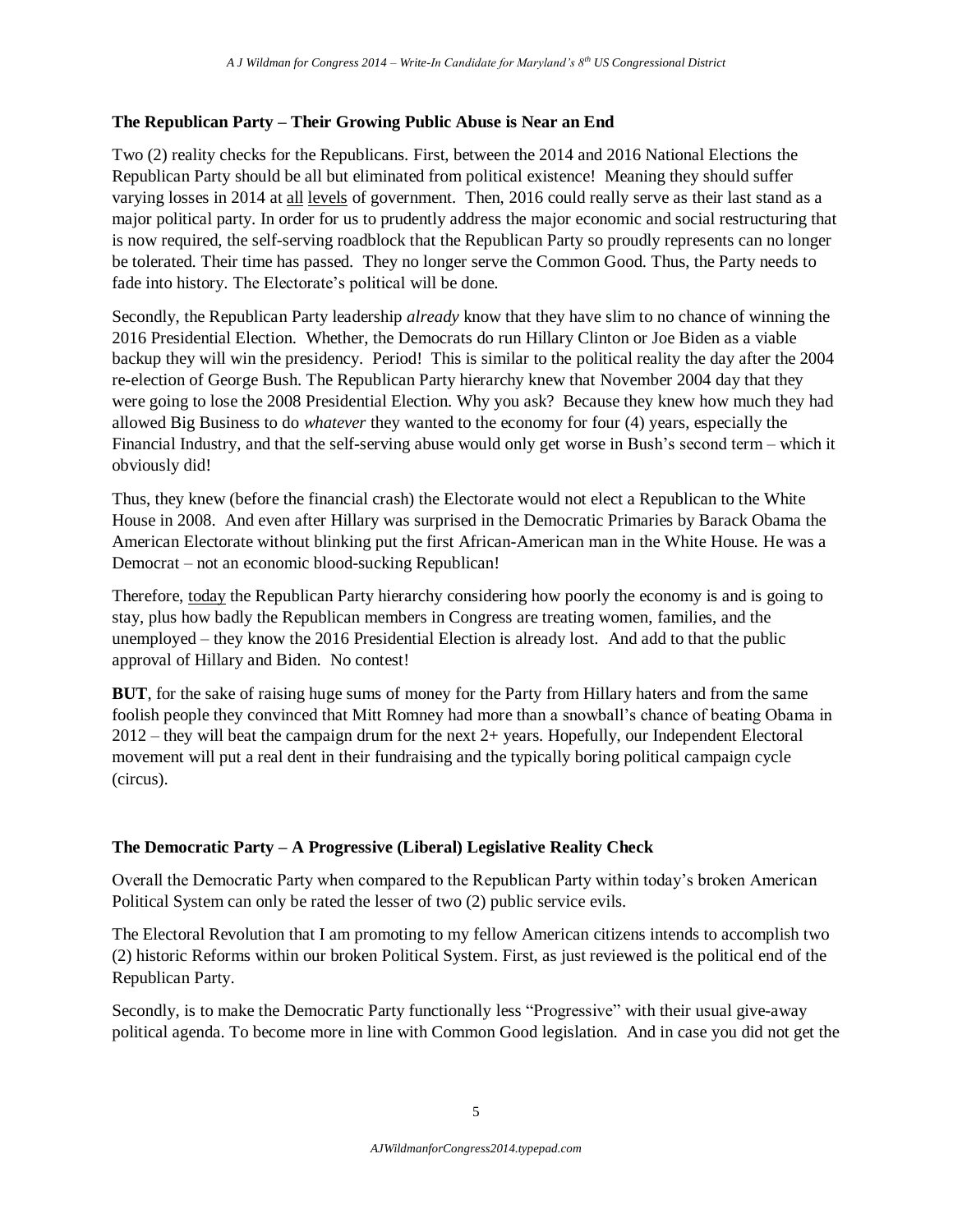email (!) the traditional label of "Liberal" for Democrats has been replaced with *Progressive* in recent years. New label, but same policies.

Should the Electoral Revolution I am promoting take hold in 2014 or 2016 the predicted end result in Congress would have Independents in a clear majority in the US House, Democrats as the clear minority there, and as many Republicans as there are Independents in Congress today (dam few!). The US Senate would be a toss-up, but Independents will crush it by 2016and could have a numerical advantage with Dems and Repubs fairly split, yet with the Repubs fading.

As a related perspective, I have felt since the late 1990's that functionally We have functionally had a Republican and semi-Republican Party in the US Congress because the Democrats while still making sounds like "Liberal" were not really getting anything done for their traditional supporters. Frankly, while the Repubs were overtly sold-out to the Wealthy and Big Industries, in practice the Dems were covertly taking smaller checks from the same entities! And they certainly did not keep us out of the Iraq War did they?

In fact, the biggest thing that the Dems have accomplished after arguing with the Repubs for two (2) years was Medical Insurance Reform, aka, *Obama Care* (see Proposal #22 in CS2 for Medical Insurance for ALL Americans). Understand my fellow Americans that "insurance reform" was only the most the mighty Insurance Industry would "allow" Congress to pass and it delayed major parts being implemented for a few years strictly to allow the Repubs some time to kill it. And it is still not the Single-payer, *everyone covered* Medical Insurance system the people and the federal budget require. And even though the lack of such a common sense system is literally killing our citizens every dam day, the Insurance Industry is happy and writing campaign checks to both the Repubs and the Dems. It is simply sick politics folks. So when We need to tell Repubs and FOX News to quit their paid-for bitching about Obama Care and read Proposal #22.

## To continue.

Over the last dozen years the critical political issue has quietly become domestic economic policy. You know the thing Congress does not like to talk let alone do something constructive about.

After being crushed at the polls in 2014/2016 (I pray) the Repubs will lose any ability to beat up the Masses. However, the Dems if left alone to run things would start giving everybody everything. Fortunately, the on-going budget crisis will keep that from happening. My plan is for the new majority of Independents in Congress, the minority of Democrats, and a few Republicans that are still standing will look to the Independent platform and use it to begin restructuring our broken economic system.

Our national economy was still very much crawling uphill out of the Great Depression in 1940. Then, dictatorial maniacs in Germany and Japan hit us World War II. The Post-War economy and the Baby Boom created our *mythical* Great American Capitalistic System that never before existed. That grand economic bubble peaked about 1975 and the air was spitting out of it all the way down to  $2010 - 70$  years in all. It was 35 years UP and then 35 years DOWN – finished off by the Financial Industry orchestrated crash of 2008/2009. And none of those B&Bs never went to jail! Now our economy is all but flat-lined and is only being held together with the last few strands of the Duct Tape! And we are crawling uphill again. Believe it!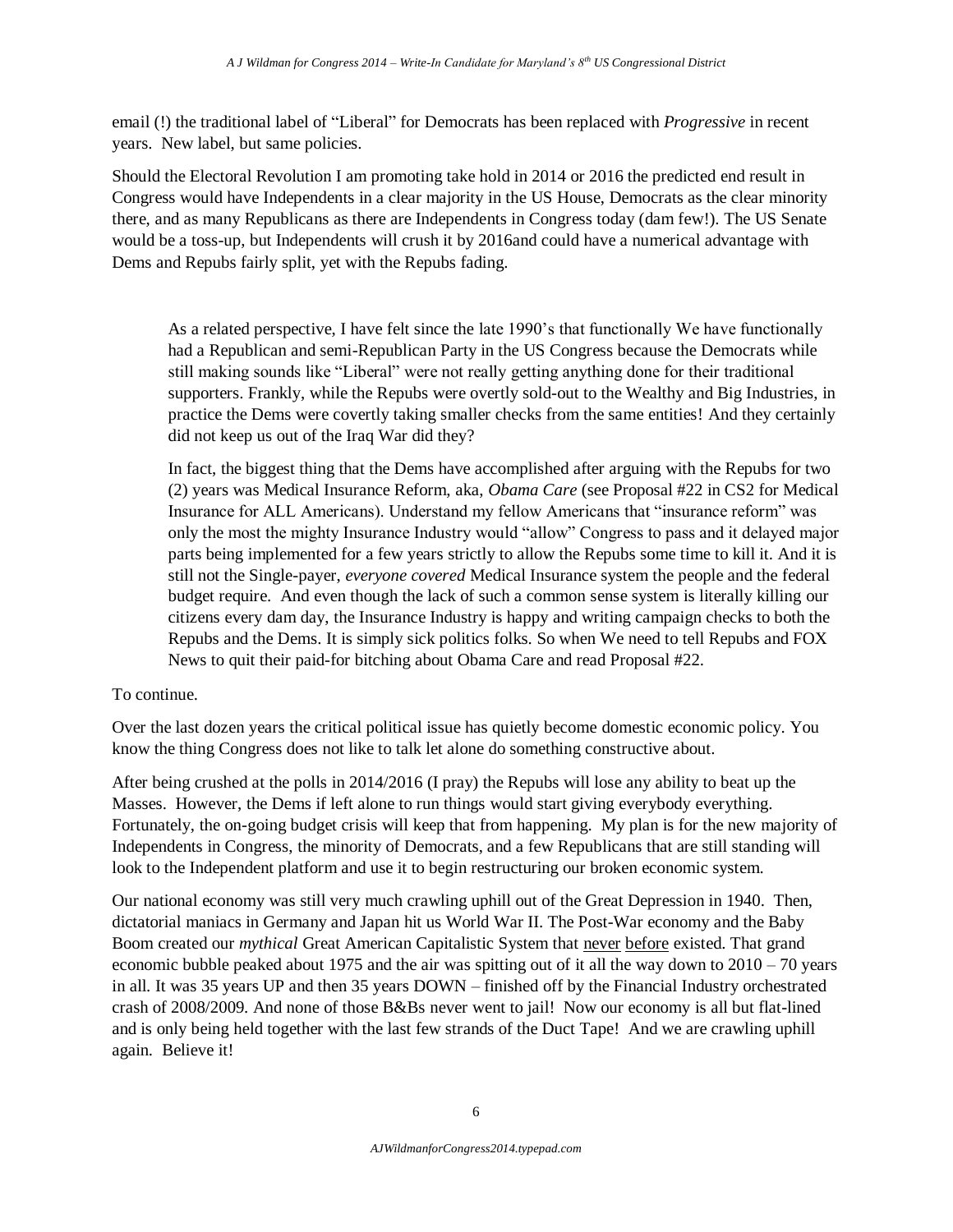The Repubs are legislatively preaching every man, woman, and child for themselves so the Wealthy will not be fairly taxed for the first time in decades. If you are not a millionaire it is your problem. They cling to the *myth* of Eternal Economic Growth born in the 1950's. If a given program is proposed to help the Masses that run in opposition to corporate profits (including saving the environment) it is branded as Socialism and lobbied to legislative death.

The traditional Democratic Party "Progressive" economic policy of giveaways is a non-starter. We do not have the funds to keep allowing teenagers of all races to get knocked up and get set-up with taxpayer funded subsidies. To say nothing about the Illegal Occupants (IOs) from around the world hatching their "border babies" to claim false citizenship status. The free ride is over because the money has all but run out.

The American Agenda proposals that are the base of my Independent platform laid-out in *The Second Coming of Common Sense* begin the complete restructuring of our grossly inefficient social support systems. Personal responsibility is required and rewarded to make individuals and families accountable for every dollar they receive from the taxpayers. We will help our citizens in return for them become more productive and less of a drag on federal, state, and local government budgets. Period.

Whether it is Hillary Clinton or Joe Biden elected President in November 2016 they will need a new economic framework upon which to re-build our economic system – NOT the typical Democratic platform. Should this electoral movement be accepted by the American Electorate and the Independent platform it presents begin implementation over President Obama's last two (2) years, it will only make a Clinton or Biden election even easier.

So my fellow Americans let's forget about Hope. Let's forget about Change. And let's begin the real economic and social Reform that will actually make daily life and the future better for our citizens.

## **The Politically Independent Women of America**

This is my historic challenge to the Women of America. Especially to the politically Independent Women of America and most specifically to some 468 of those that would truthfully see themselves as viable candidates for the United States Congress!

If there will ever be a moment in time for the leaders among you to stand-up, to stand together, to work together, and to boldly demonstrate their public leadership abilities for the Common Good – this is it!

I am talking about 435 politically Independent Women – the viable one (1) out of some 700,000 citizens in each US District (USD) across the nation – to electorally act against the incumbent member of Congress from their USD. Also, an additional of 33 Women to take action against the 33 incumbent US Senators that are also up for re-election on 2014.

The details of how not all, but the majority these 468 Women could practically register themselves to be voted for this November  $4<sup>th</sup>$  is detailed in documents presented on my campaign website, AJWildmanforCongress2014.typepad.com.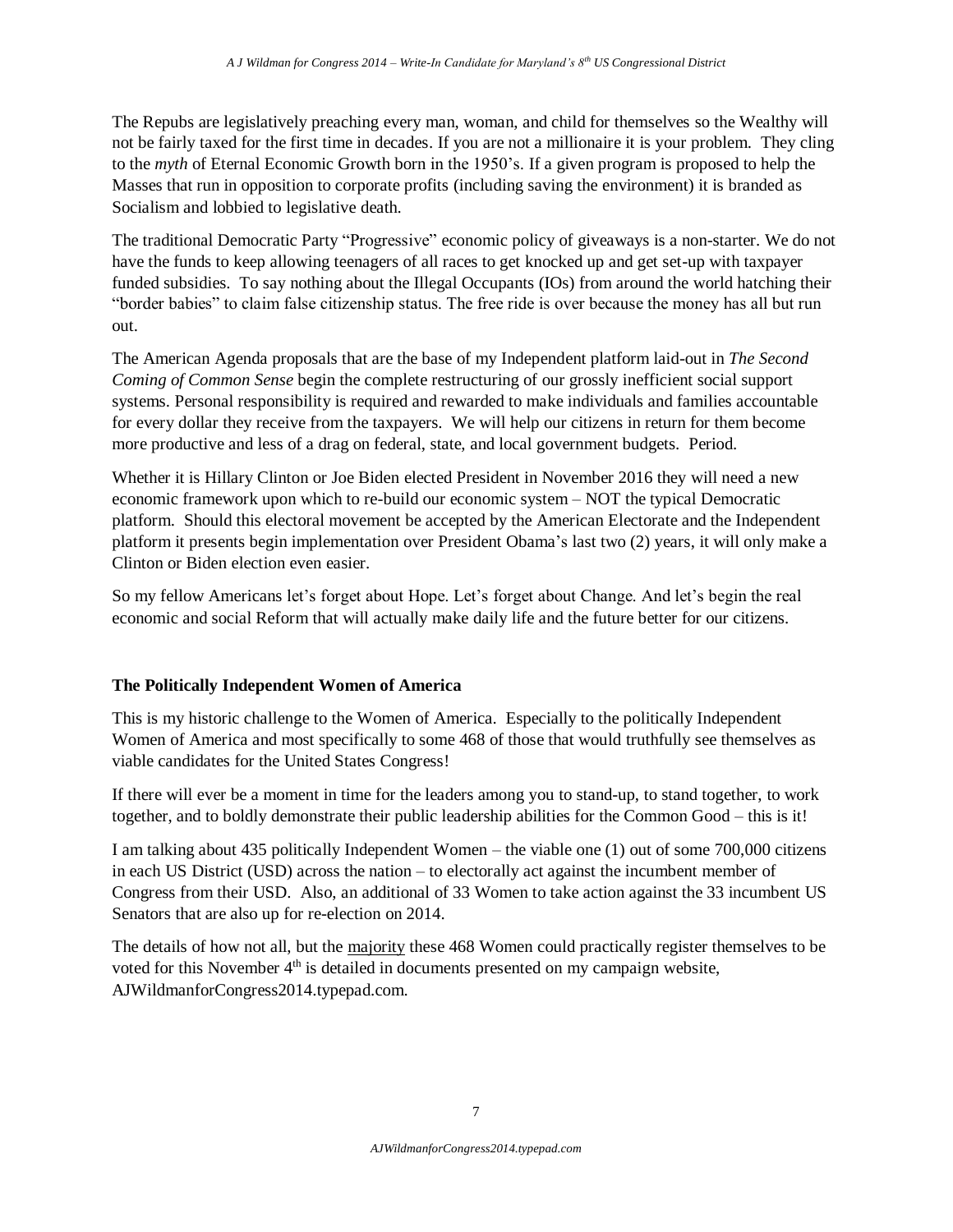#### Power in the Numbers

In Electoral Fact my fellow Americans, as late as this August there are **35 states with 252 US House seats open for Write-In Candidates to register**, equaling 58% of the 435 US House seats. And, if you add July to that grouping it becomes 40 states with a total of 326 seats or 75% of the 435 US House seats. These are the real numbers. The only ten  $(10)$  states that will be closed-out as of June  $30<sup>th</sup>$  are:

| State Name   | Write-In<br><b>Filing Date</b> | 2014<br>Num<br><b>USDs</b> |
|--------------|--------------------------------|----------------------------|
| Hawaii       | n/a                            | 2                          |
| Louisiana    | n/a                            | 6                          |
| Mississippi  | n/a                            | 4                          |
| Nevada       | n/a                            | 4                          |
| Oklahoma     | n/a                            | 5                          |
| South Dakota | n/a                            | 1                          |
| New Mexico   | 06-26                          | 3                          |
| California   | $05-20$                        | 53                         |
| Florida      | $05-02$                        | 27                         |
| Arkansas     | 03-03                          | 4                          |

And Let's Not Forget About the Senate

Further, counting from July 1<sup>st</sup> some 27 of the 33 US Senate seats up for election 2014 are available for Write-In candidate registration. Or 27% of the 100 seats in the US Senate.

Granted this will take aggressive, deliberate action on the part of motivated Women across our nation. However, with the power of the Internet and good old word-of-mouth networking – the various Women and Family Rights Movements across the nation will make this happen. Women will form an Independent political campaign group in all 435 USDs, register candidates where possible, promote their candidates for the US House and the Senate where applicable, promote the Independent platform that will tie all these candidates together in the voters eyes, drive voter registration, work to get people to the polls on November  $4<sup>th</sup>$ , and even supply them with pens to Write-In the name(s) if needed.

### **And in the End – The American Electorate**

If not us, Who? If not now, When?

Thus, this is it! My politically frustrated and congressionally disgusted fellow Americans it is time for the subset of us called the *American Electorate* to vote 468 of the legislative servants of the Wealthy and certain Big Industries out of our US Congress. Period!

As stated earlier, in 2014 only some 45 million Women are technically needed to turn out on Election Day to vote our Independent candidates into the House and Senate, or to simply vote the incumbents out!